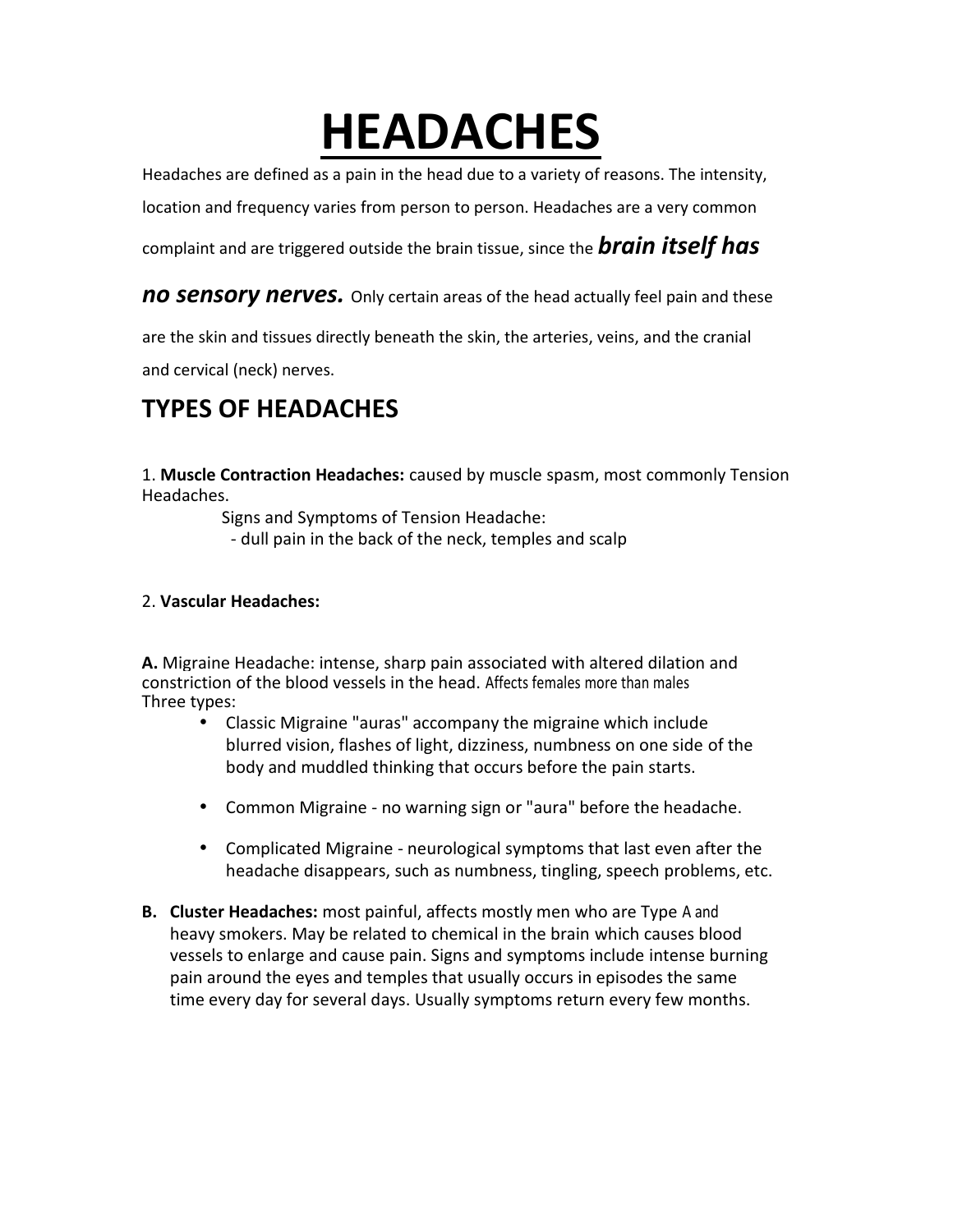## **POSSIBLE CAUSES OF HEADACHES**

#### **Tension headaches**

Muscle contraction can be due to subluxations of the spine, stress or anxiety, poor posture, metabolic/digestive problems or a poor diet.

### **Migraines**

Food allergies/sensitivies - usually favorite food Chemical/environmental allergies - i.e. MSG, sulfites, perfume, etc. Stress/Anxiety Hormonal imbalances **Genetics** Head trauma Candidiasis Smoking Spinal misalignments, foot misalignments Toxic colon Eye strain Excess salt intake, aspartame (Nutrisweet), MSG Platlet aggregation - blood clotting which constricts the arteries Poor diet and nutritional deficiencies Heavy metal toxicity Anemia Reactive hypoglycemia Anemia Hypertension TMJ Alcohol abuse Caffeine or other drug withdrawl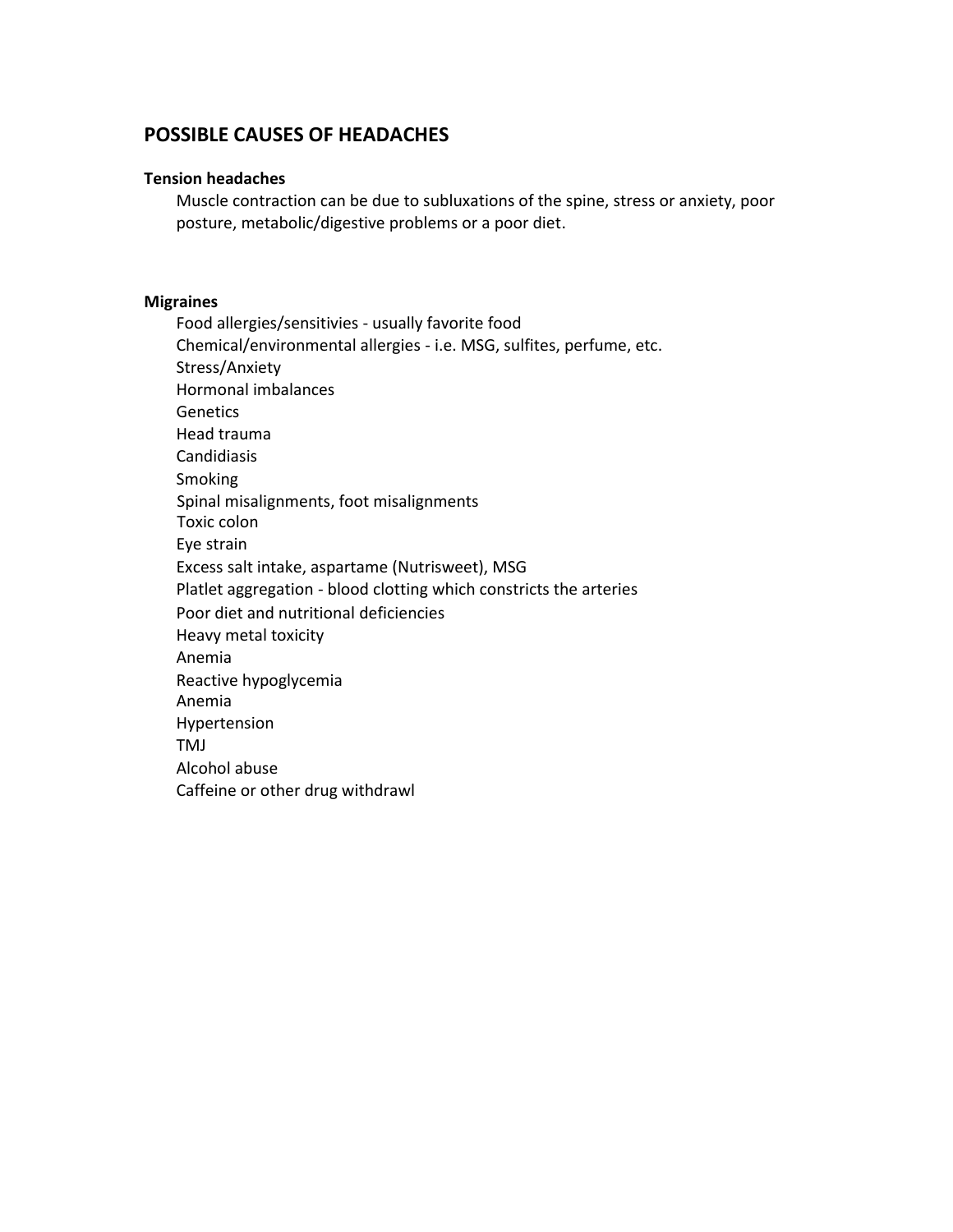## NATURAL SOLUTIONS TO HEADACHES

## TRIAD OF HEALTH

- 
- PHYSICAL BIOCHEMICAL EMOTIONAL
- 

## PHYSICAL SOLUTIONS

- DRINK 3 QUARTS OF WATER DAILY
- GET EVALUATED WITH THE LATEST TECHNOLOGY , INSIGHT MILLINIUM or POSTURAL PRO
- CHIROPRACTIC CARE TO ELIMINATE NERVE IMPINGEMENT & POSTURAL IMBALANCES
- CRANIAL & TMJ ADJUSTING
- TENS (TRANSCUTANEOUS ELCTRICAL NERVE STIMULATION)
- **STRESS REDUCTION TECHNIQUES BIOFEEDBACK** SOUND LIGHT THERAPY MASSAGE DAILY EXERCISE & STRETCHING
- HOT BATHS, STEAM ROOMS, SAUNAS HELP REMOVE TOXINS
- COLD PACK APPLICATION TO HEAD, IN CONJUCTION WITH HOT FOOT BATHS
- AVOID EYE STRAIN GLASSES
- ADDRESS DENTAL PROBLEMS

## BIOCHEMICAL SOLUTIONS

- GET EVALUATED FOR ENVIRONMENTAL & FOOD SENSITIVITES
- MAINTAIN A FOOD DIARY
- AVOID: ASPARTAME (NUTRA SWEET) & DIET SODAS MSG DAIRY CAFFEINE EXCESS SALT PARTIALLY HYDROGENATED OILS FOOD ADDITIVES **CHOCOLATE** REDWINE ALCOHOL NITRITES (HOT DOGS, SAUSAGE, SALAMI, PEPPERONI)